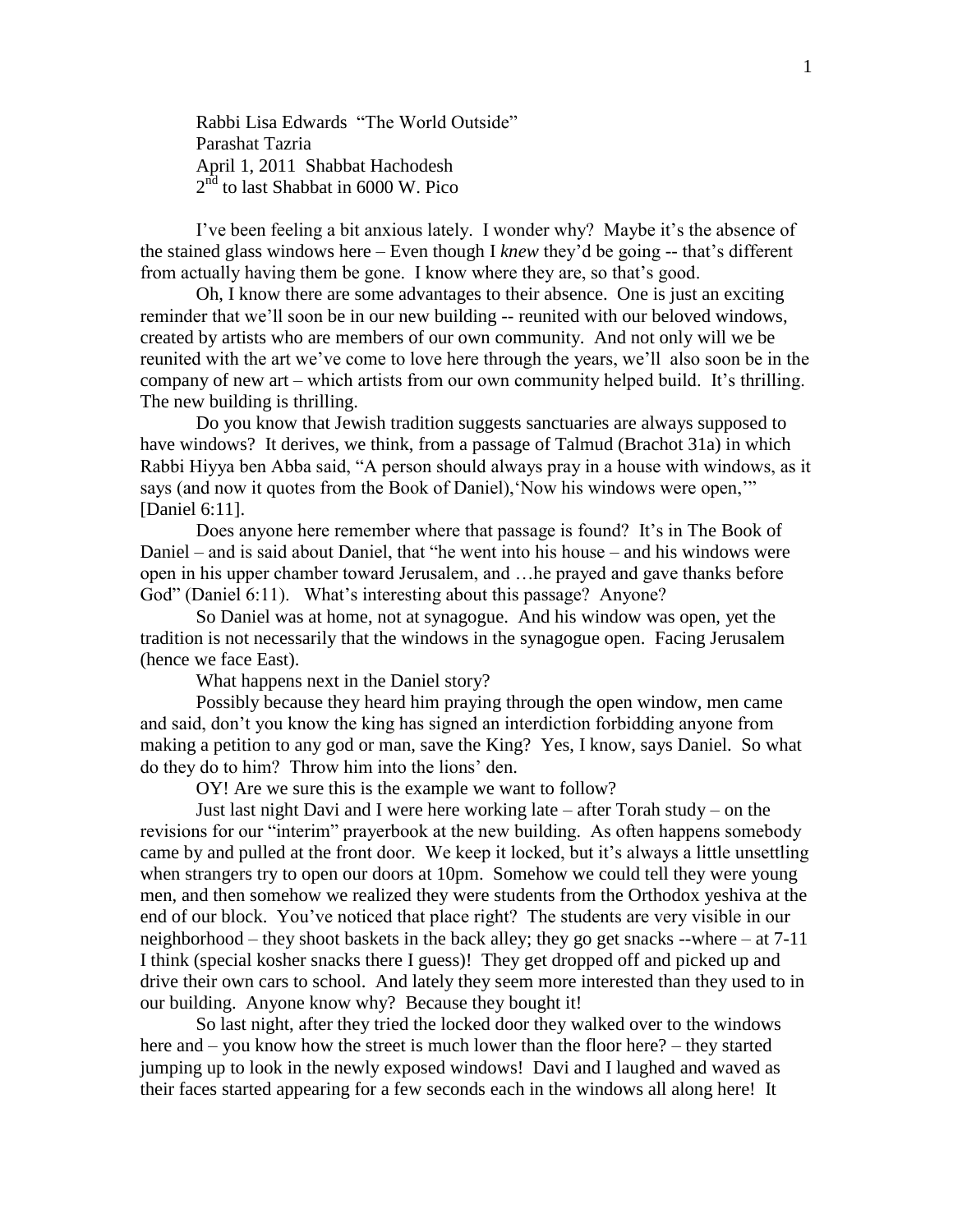looked really funny, and by the time we walked over to the windows to try to invite them in to see their new place, they were gone.

They seemed excited though – and I knew how they felt – given how excited I am about our new building! (I keep trying to look in the windows over at 6090 too).

Our new sanctuary will follow the tradition of windows in a synagogue/sanctuary – our stained glass windows will indeed again be prominently part of our new sanctuary, we'll have a skylight overhead, and in addition we will have a window – not one that opens, but one that will allow us to look out from the sanctuary onto that corner of Alvira St. and Pico Blvd. The shades will obscure the view for "lookers in," I'm told, but we'll be able to see out.

"The windows in the synagogue," said Rav Kook  $[1<sup>st</sup> Ashkenazic Chief Rabbi of$ pre-State Israel], "are to teach us that during our prayers we must be aware of the outside world. A Jew must not withdraw from the world and pray only for his own needs."<sup>1</sup>

The windows here exposed as they are right now, remind me of Rav Kook's teaching. Presumably so will the window at the back (the west side) of the new sanctuary.

In this week's Torah portion, Tazria, as well as in next week's, we read of a different kind of exposure to the people around us. The portions are filled with gritty descriptions of skin eruptions, bodily secretions, and other distressing disruptions to everyday life. Nobody looks forward to these Torah portions – in fact, perhaps as proof of that, the two portions are usually read in the same week – who wants to spend *any* time thinking about this stuff, let alone more than one week.

Yet the portion Tazria, if you can get through the very graphic descriptions of skin afflictions, brings us some moving passages and reminders about life. While the Israelites were dwelling in the wilderness, if a person is afflicted with a certain kind of skin disorder, not only is that person "to dwell outside the camp" until they recover, but it is the high priest (Aaron or his sons) who is supposed to examine the person's condition periodically and decide whether or not the person can return to the community. The term that's used for "examining" is *ra-ah – resh alef hay* – 'to see,' which leads at least one commentator to read a different idea into the priest's physical examination of the skin affliction: *v'ra-ah-hu ha-kohain* -- read not "when he sees *it,*" but rather "when he sees **him** [sees the PERSON]" [*Meshekh Khokhmah*, note 3 in Etz Hayim Torah commentary, p. 653]: "The priest is to examine the whole person, not only the diseased limb. He is to see what is whole and healthy about the person, not only what is afflicted." As difficult as this portion can be to read, including the "ordeals" that the afflicted people go through, something I appreciate every year in this Torah portion is the reminder that not only are the afflicted persons not completely ostracized (as you might expect), but it is the HIGH priest who tends to them. Lest the person be ostracized by the rest of the community, the priest's visit, the priest's touch, and assurance that the person could come back into the camp, must surely have helped put the patient and everyone else at ease.

 $\overline{a}$ 

<sup>1</sup> Rabbi Abraham Milgrom

http://www.myjewishlearning.com/practices/Ritual/Prayer/Synagogue\_and\_Religious\_Leaders/Architectur e\_and\_Design.shtml